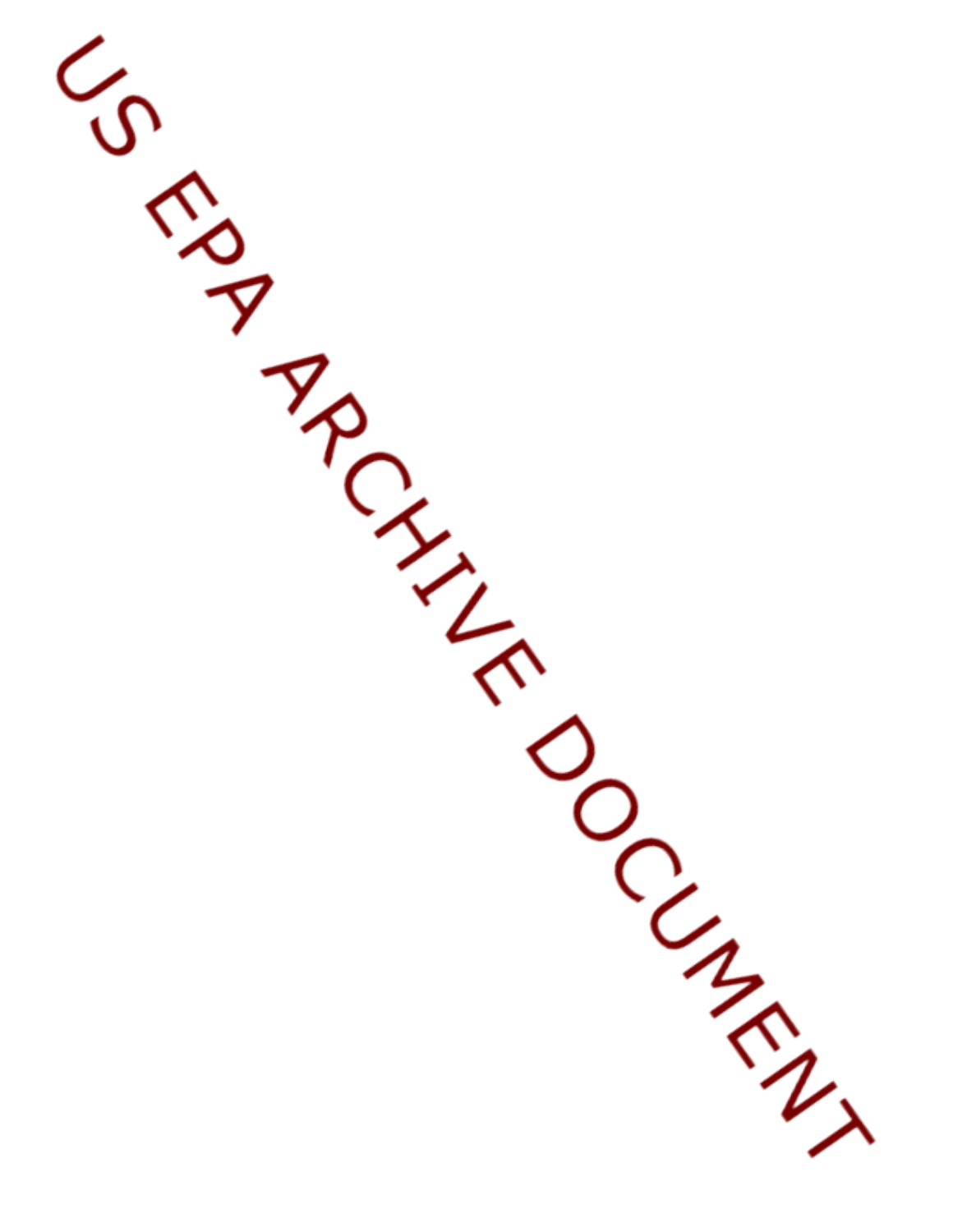## **THE ENVIRONMENTAL TECHNOLOGY VERIFICATION** PROGRAM





**Battelle** The Business of Innovation

# **ETV Joint Verification Statement**

|                                      | <b>TECHNOLOGY TYPE: Mercury Emissions Monitor</b>                           |                                      |
|--------------------------------------|-----------------------------------------------------------------------------|--------------------------------------|
| <b>APPLICATION:</b>                  | <b>Monitoring of Flue Gas Mercury</b>                                       |                                      |
| <b>TECHNOLOGY</b><br><b>NAME:</b>    | <b>Series 3300 Mercury Continuous Emissions Monitoring</b><br><b>System</b> |                                      |
| <b>COMPANY:</b>                      | <b>Tekran Instruments Corporation</b>                                       |                                      |
| <b>ADDRESS:</b>                      | 230 Tech Center Drive<br>Knoxville, TN 37912                                | PHONE: (865) 688-0688<br><b>FAX:</b> |
| <b>WEB SITE:</b><br>$E\text{-}MAIL:$ | www.tekran.com<br>sales@tekran.com                                          |                                      |

The U.S. Environmental Protection Agency (EPA) has established the Environmental Technology Verification (ETV) Program to facilitate the deployment of innovative or improved environmental technologies through performance verification and dissemination of information. The goal of the ETV Program is to further environmental protection by accelerating the acceptance and use of improved and cost-effective technologies. ETV seeks to achieve this goal by providing high-quality, peer-reviewed data on technology performance to those involved in the design, distribution, financing, permitting, purchase, and use of environmental technologies. Information and ETV documents are available at www.epa.gov/etv.

ETV works in partnership with recognized standards and testing organizations, with stakeholder groups (consisting of buyers, vendor organizations, and permitters), and with individual technology developers. The program evaluates the performance of innovative technologies by developing test plans that are responsive to the needs of stakeholders, conducting field or laboratory tests (as appropriate), collecting and analyzing data, and preparing peer-reviewed reports. All evaluations are conducted in accordance with rigorous quality assurance (QA) protocols to ensure that data of known and adequate quality are generated and that the results are defensible.

The Advanced Monitoring Systems (AMS) Center, one of six technology areas under ETV, is operated by Battelle in cooperation with EPA's National Exposure Research Laboratory. In collaboration with the Illinois Clean Coal Institute, and with assistance from the Northern Indiana Public Service Company, the AMS Center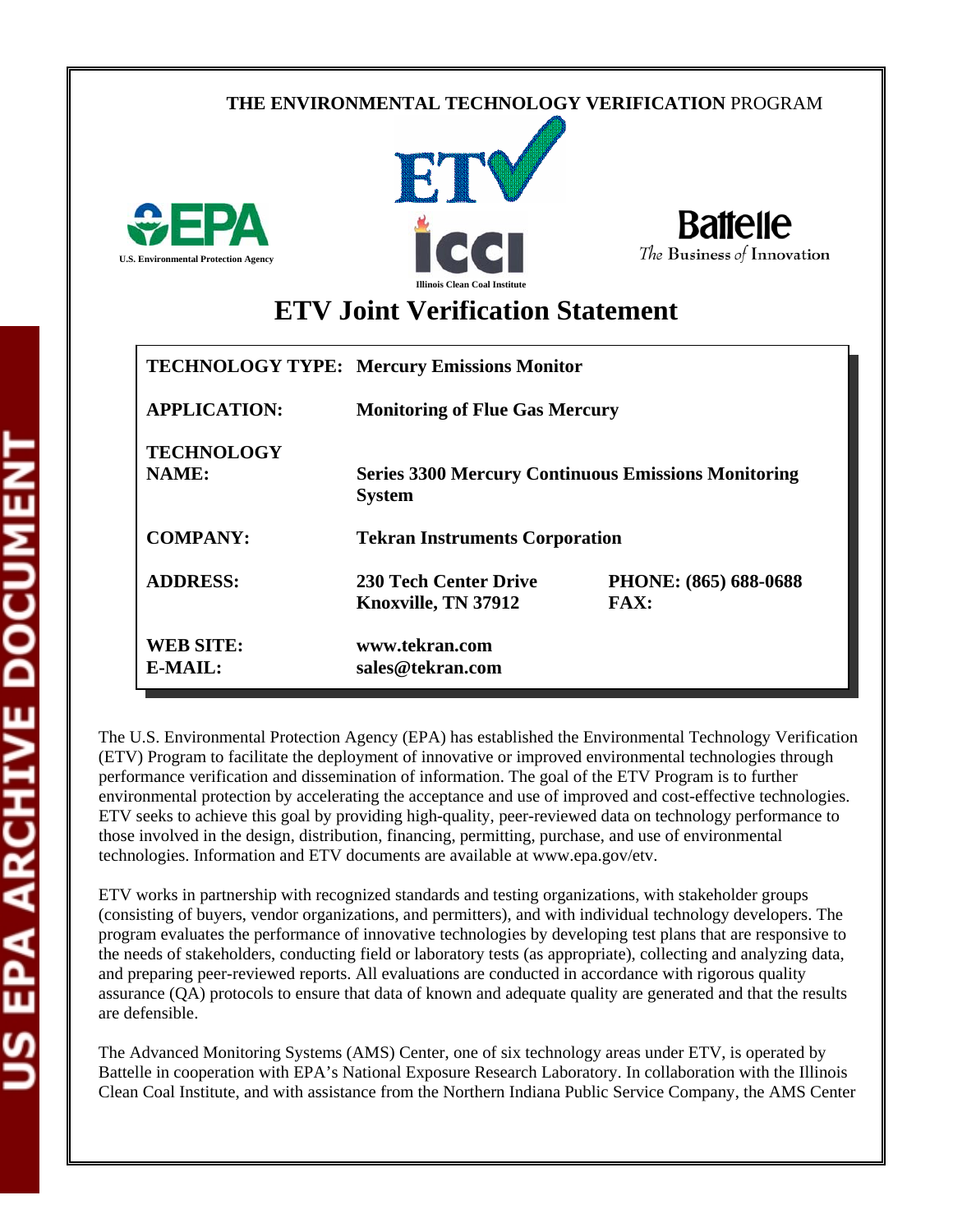evaluated the performance of the Tekran Instruments Corporation Series 3300 Mercury Continuous Emissions Monitoring (CEM) System for determining mercury in stack gas at a coal-fired power plant. This verification statement provides a summary of the test results.

#### **VERIFICATION TEST DESCRIPTION**

The performance of the Series 3300 CEM was evaluated in terms of relative accuracy (RA), linearity, seven-day calibration error, cycle time, data completeness, and operational factors (ease of use, maintenance and data output needs, power and other consumables use, reliability, and operational costs). RA was determined according to Equation A-10 of Chapter 40 of the Code of Federal Regulations Part 75 (40 CFR Part 75) Appendix A, by comparing CEM vapor-phase mercury results to simultaneous results from American Society for Testing and Materials D 6784-02, the "Ontario Hydro" (OH) method. RA of the Series 3300 was determined for total mercury (Hg<sub>T</sub>) and elemental mercury (Hg<sup>0</sup>). Linearity was determined based on Series 3300 responses to  $Hg<sup>0</sup>$  standards. Calibration error was evaluated by comparing Series 3300 readings on mercury standard and zero gases performed once each day over a consecutive seven-day period. Cycle time was evaluated in terms of the response of the Series 3300 when switching from a zero gas or upscale  $Hg^0$  standard gas, supplied at the Series 3300 inlet, to sampling of stack gas. Data completeness was assessed as the percentage of maximum data return achieved by the Series 3300 over the test period. Operational factors were evaluated by means of observations during testing and records of needed maintenance, vendor activities, and expendables use.

The Series 3300 was verified at Unit 17 of the R.M. Schahfer Generating Station, located near Wheatfield, Indiana, between June 12 and July 25, 2006. Unit 17 burns pulverized Illinois sub-bituminous coal and has an electrostatic precipitator and a wet flue gas desulfurization unit. Twelve successive OH method runs, each of 2 hours duration, were conducted on the Unit 17 stack in each of two separate reference sampling periods using paired OH trains. Those reference samples were collected and analyzed for Hg<sup>0</sup> and oxidized mercury (Hg<sub>OX</sub>), the sum of which is  $Hg_T$ .

QA oversight of verification testing was provided by Battelle and EPA. Battelle QA staff conducted a technical systems audit, a performance evaluation audit, and a data quality audit of 10% of the test data.

This verification statement, the full report on which it is based, and the test/QA plan for this verification test are all available at www.epa.gov/etv/centers/center1.html.

### **TECHNOLOGY DESCRIPTION**

The following description of the Series 3300 CEM is based on information provided by the vendor. The information provided below was not verified in this test.

The Series 3300 measures  $Hg_T$ ,  $Hg^0$ , and  $Hg_{OX}$  in combustion sources. It is designed to be insensitive to the presence of sulfur dioxide, nitrogen oxides, carbon monoxide, hydrogen chloride (HCl), and other common combustion by-products and to operate unattended for extended periods. In this verification the Series 3300 was programmed to report a reading of mercury concentration every 2.5 minutes. The CEM alternated measurements of  $Hg_T$  and  $Hg^0$ , providing two successive readings of  $Hg_T$ , followed by two of  $Hg^0$ , two of  $Hg_T$ , etc.

The Series 3300 consists of a sampling probe, a heated umbilical line, a dual channel sample conditioner, a mercury analyzer, a saturated  $Hg^{0}$ vapor calibration source, and a control system. It uses a stack-mounted inertial probe to minimize mercury measurement artifacts due to filtering. The probe can perform automated filter blowback, multi-point calibrations, and standard additions of mercury into the sample matrix. The sample flow from the probe is diluted and sent at a high rate through the heated umbilical line to the sample conditioning module, which speciates the mercury into elemental and oxidized forms without using chemical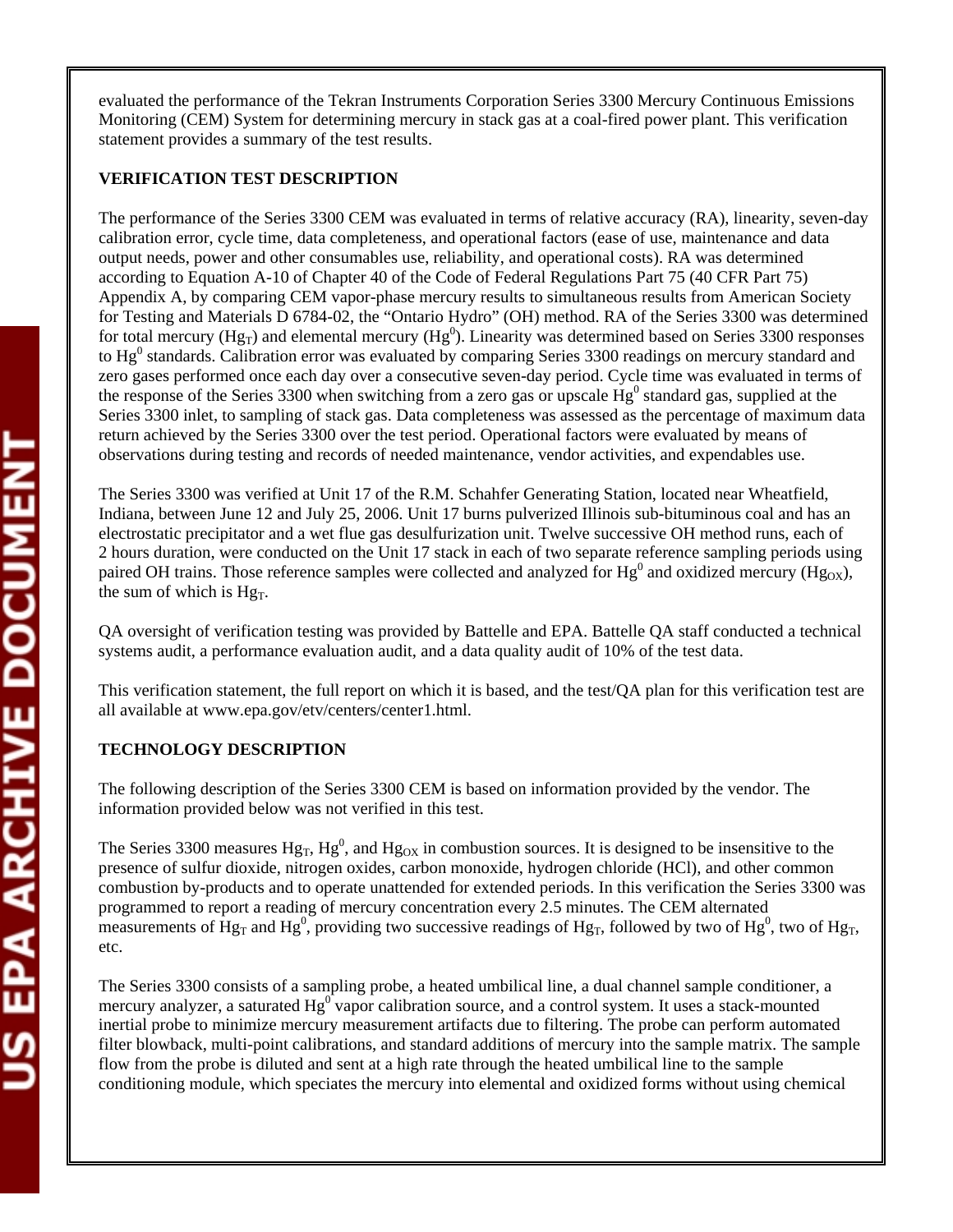reagents or solid sorbents. In one channel, a thermal conditioner unit converts all mercury forms into  $Hg^0$ , and is designed to avoid recombination by the quantitative removal of HCl and other gases. The second channel removes  $Hg_{OX}$ , leaving only the  $Hg^0$  to pass through to the converter. This stream is then subjected to additional conditioning to remove acid gases and excess humidity from the sample. The two conditioned streams are analyzed by a Tekran Model 2537A mercury vapor analyzer using gold preconcentration combined with atomic fluorescence detection.

All temperatures, flows, and pressures are displayed by the control system and may be set by authorized users. The system features remote operation and problem diagnosis. The Series 3300 can be audited by introduction of mercury calibration gas standards, which can be delivered directly to the probe inlet by the umbilical line.

The Series 3300 component rack system is approximately 67 inches high by 31.5 inches deep by 23 inches wide. The associated air purification system occupies a wall-mountable panel 24 inches by 24 inches in size.

#### **VERIFICATION RESULTS**

The RA of the Tekran Series 3300 CEM was 18.5% for  $Hg_T$  and 15.4% for  $Hg^0$ , based on comparison to 12 OH reference results obtained at the start of the six-week field test. The overall average  $Hg_T$ ,  $Hg^0$ , and  $Hg_{OX}$  values from that first set of OH data were 0.815, 0.768, and 0.047 microgram per dry standard cubic meter (μg/dscm), whereas those from the Series 3300 were 0.923, 0.849, and 0.074 μg/dscm, with resulting differences of 0.108, 0.081, and 0.027  $\mu$ g/dscm, respectively. The RA of the Series 3300 was 28.7% for Hg<sub>T</sub> and 27.8% for Hg<sup>0</sup>, based on comparison to nine OH reference results obtained at the end of the six-week field test. The overall average Hg<sub>T</sub>,  $\text{Hg}^0$ , and Hg<sub>OX</sub> values from that set of OH data were 1.011, 0.948, and 0.060 µg/dscm, whereas those from the Series 3300 were 0.805, 0.735, and 0.098 μg/dscm, with resulting differences of 0.206, 0.213, and 0.038 μg/dscm, respectively.

The linearity error of the Series 3300 was 4.7 to 6.9% when tested over the range of about 1 to 4.5 μg/dscm and 1.6 to 5.7% when tested over a range of about 4 to 16 μg/dscm.

The seven-day calibration error of the Series 3300 was evaluated with zero gas and with a calibration gas of about 4.5  $\mu$ g/dscm Hg<sup>0</sup>. Error in zero readings ranged from 5.75 to 14.6% of span, and error in calibration gas readings from 0.66 to 3.14% of span, in both cases relative to an assumed 10 μg/dscm span value.

Cycle time of the Series 3300 was estimated to be 7.5 to 10 minutes, in switching from either zero gas or span gas to sampling of stack gas. The Series 3300 provided a mercury reading every 2.5 minutes, so the cycle time was estimated as a multiple of this integration time.

Data completeness of the Series 3300 was 99.9% over the six-week field test, in the sense that the CEM operated with minimal down time and provided readings at 2.5-minute intervals throughout the test. However, not all readings were valid measurements of stack gas mercury. Frequent erroneous readings of 0 μg/dscm were reported by the Series 3300 in a portion of the field period, amounting to 8.1 days of such readings (18.6% of the field test duration).

The Series 3300 used one standard cylinder of argon (about 200 cubic feet of gas) in about one month of continuous operation. The Series 3300 also used deionized water at a rate of about 3 liters per day; required both 240 and 120V AC power, with connections for the latter both at the ground and aloft at the stack sampling port; and required connection to facility compressed air. The Series 3300 is controlled by software that can be accessed locally or remotely and provides rapid control of all instrument operations and detailed information on mercury results and instrument functions. The only recurring problem with the Series 3300 was the frequent reporting of 0 μg/dscm for stack gas mercury over approximately two weeks of the field period. This problem apparently was related to the ultraviolet lamp in the mercury analyzer of the Series 3300 and was ultimately solved by replacement of the lamp and proper adjustment of lamp voltage.